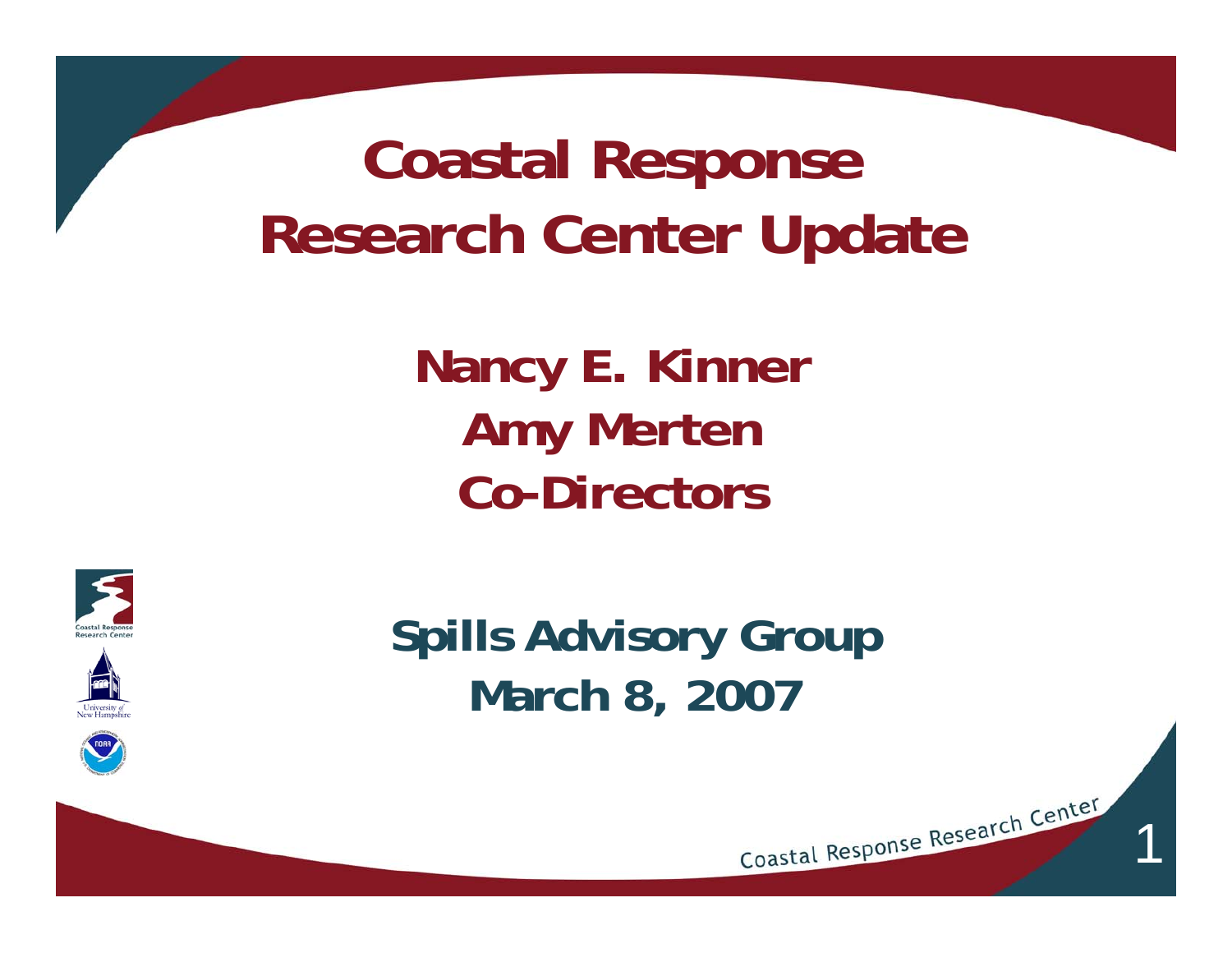## **Handouts**

- **One page description of new 2007 projects**
- **Table of projects funded to date**
- **Human dimensions workshop report**
- **Dispersants forum agenda**
- **Center regional focus one pager**
- **Contact information**





• **Current projects, presentations, events, links**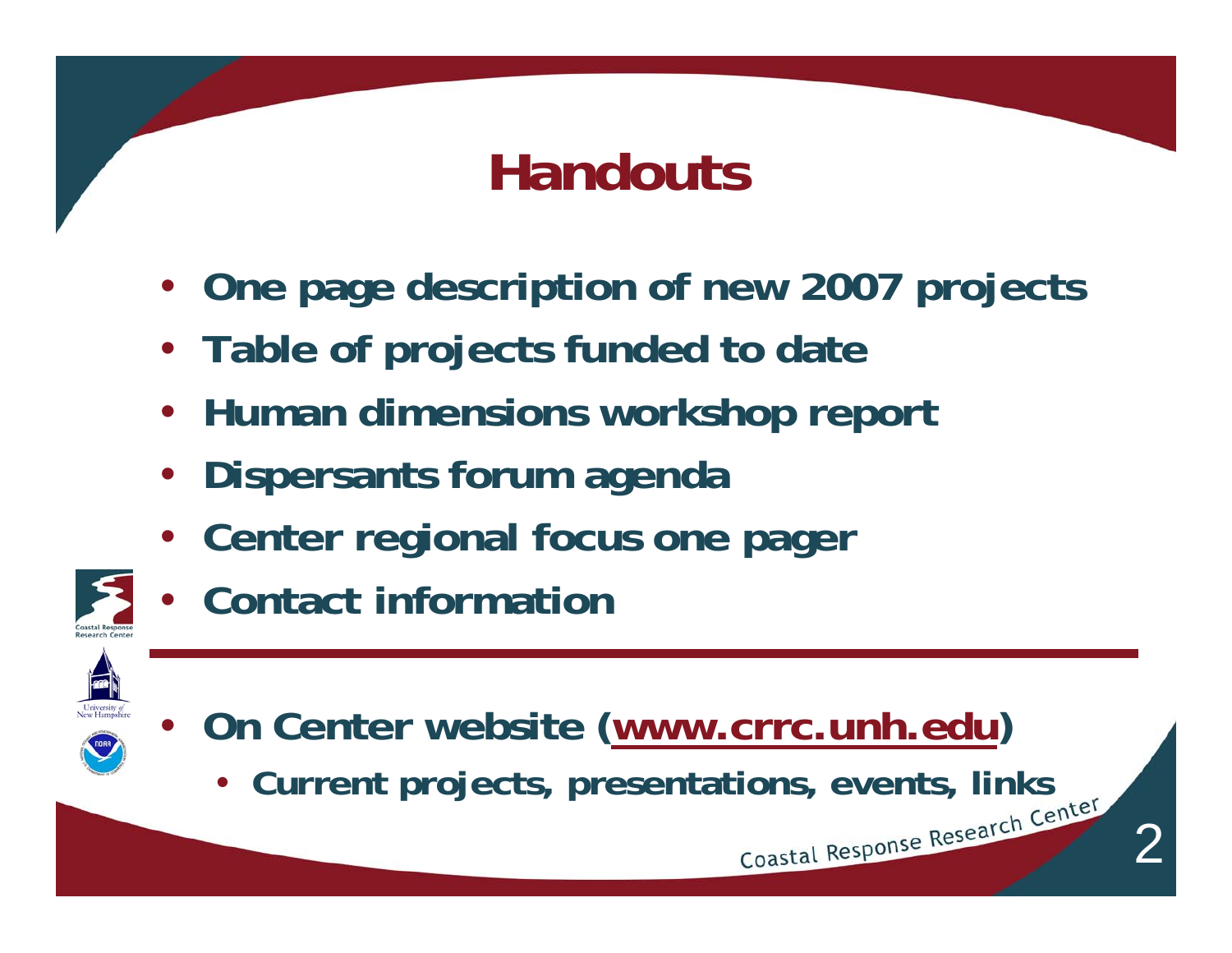# **Center's Strategic Plan**

- **3-5 year horizon starting in 2007**
- **Three topics of Center focus**
	- **Dispersant use**
	- **Submerged oil**
	- **Oil-in-Ice**
- $\bullet$ **Within each topic, three areas of emphasis**

3

- **Injury Assessment**
- •**Integrated Modeling and Ocean Observing**
- **Human Dimensions**

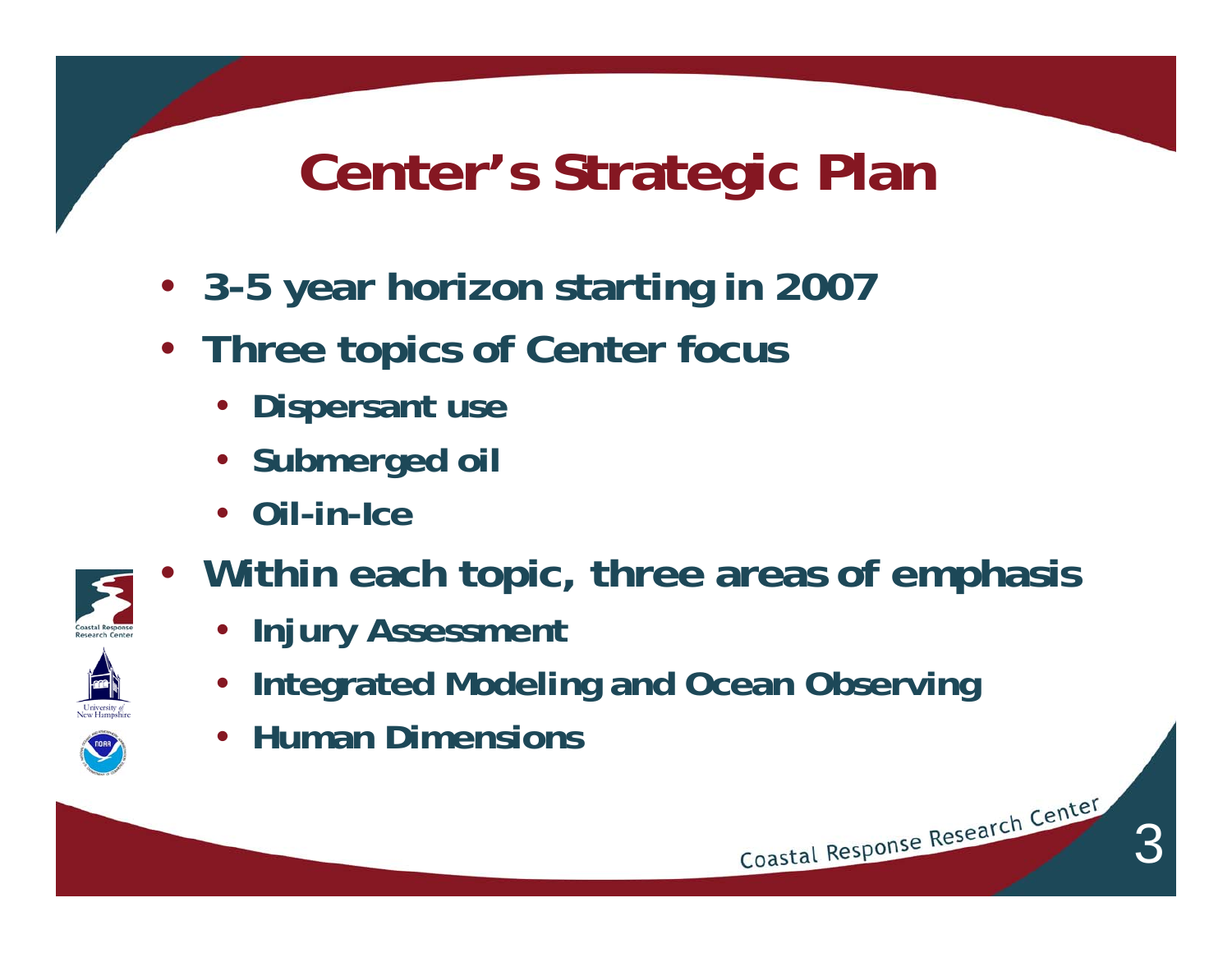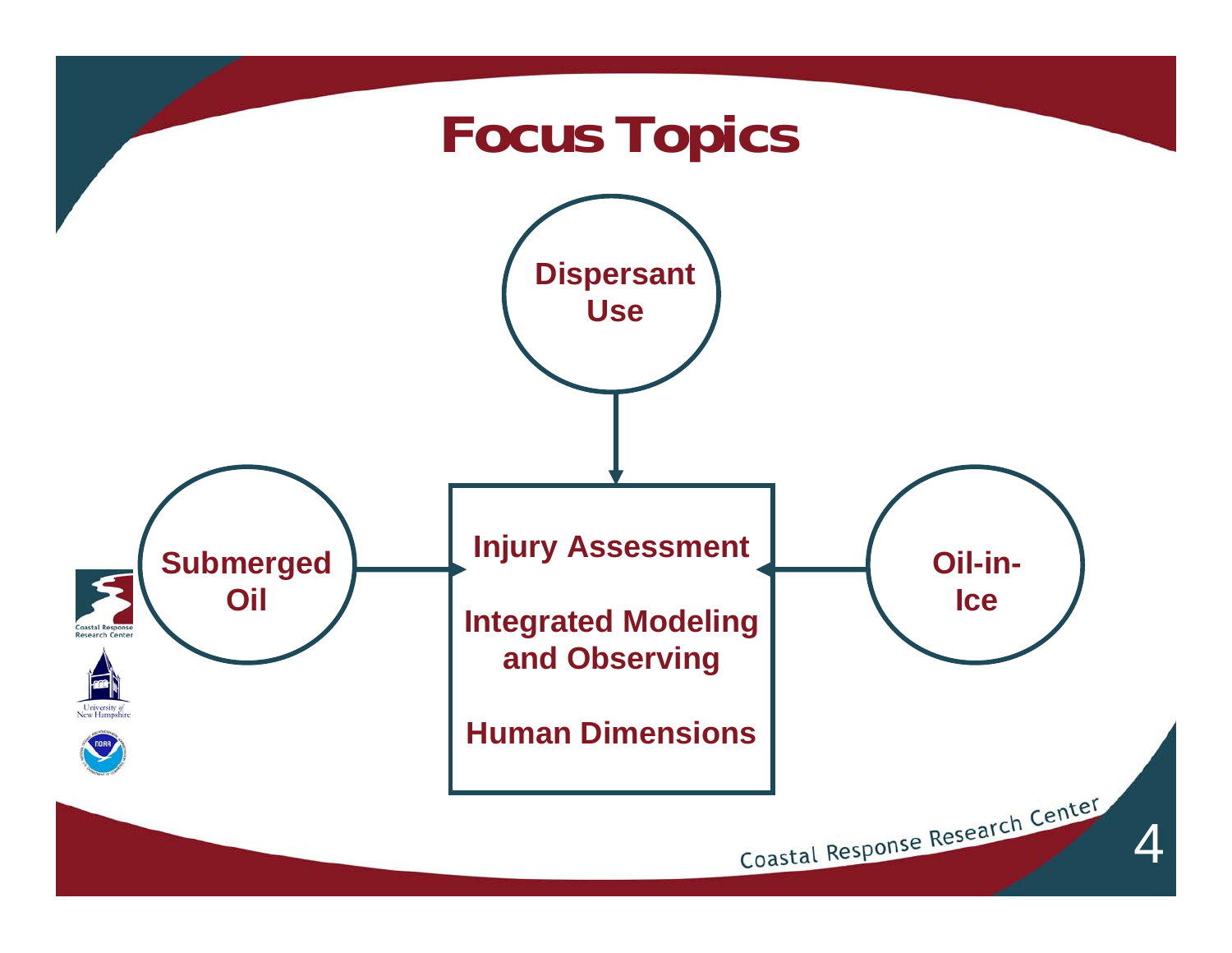# **Dispersant Use**

- **Dispersants have been Center focus**
	- **Annual RFP topic**
	- **Sept 2005 Workshop**
	- **Center leads Dispersants Working Group (DWG)**
- **Dispersants emphasis continues because of:**
	- **Continued DWG efforts pending US Coast Guard (USCG) in-shore dispersant requirements in Spring 2007**

5

Coastal Response Research Center

• **Many unanswered questions remain**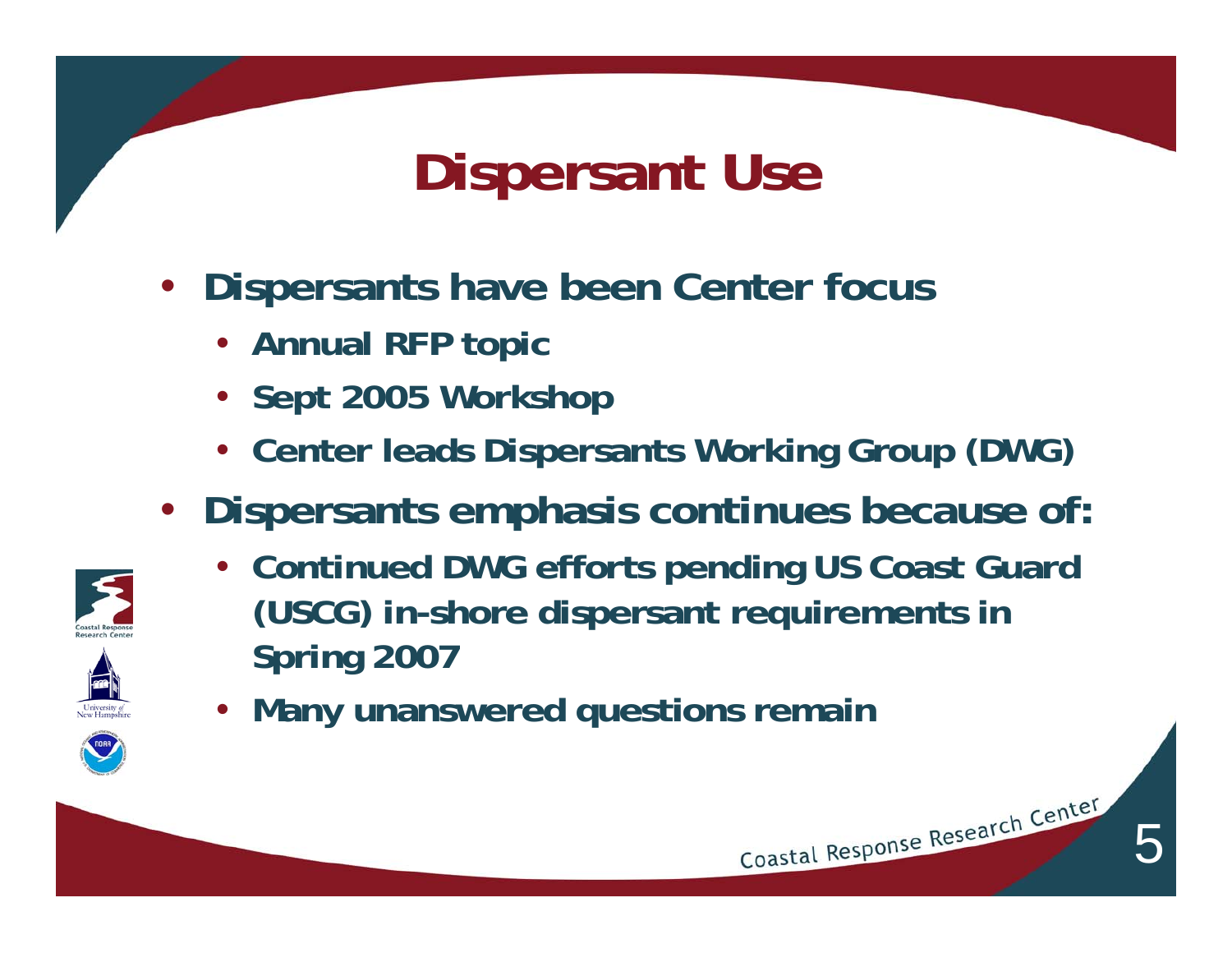# **Submerged Oil**

- **Increase in amount of heavy oils being transported/used in U.S.**
- **Recent high profile incidents**
	- **Athos I**
	- **DBL 152**
- • **Coincides with Congressional actions and USCG initiative**

6



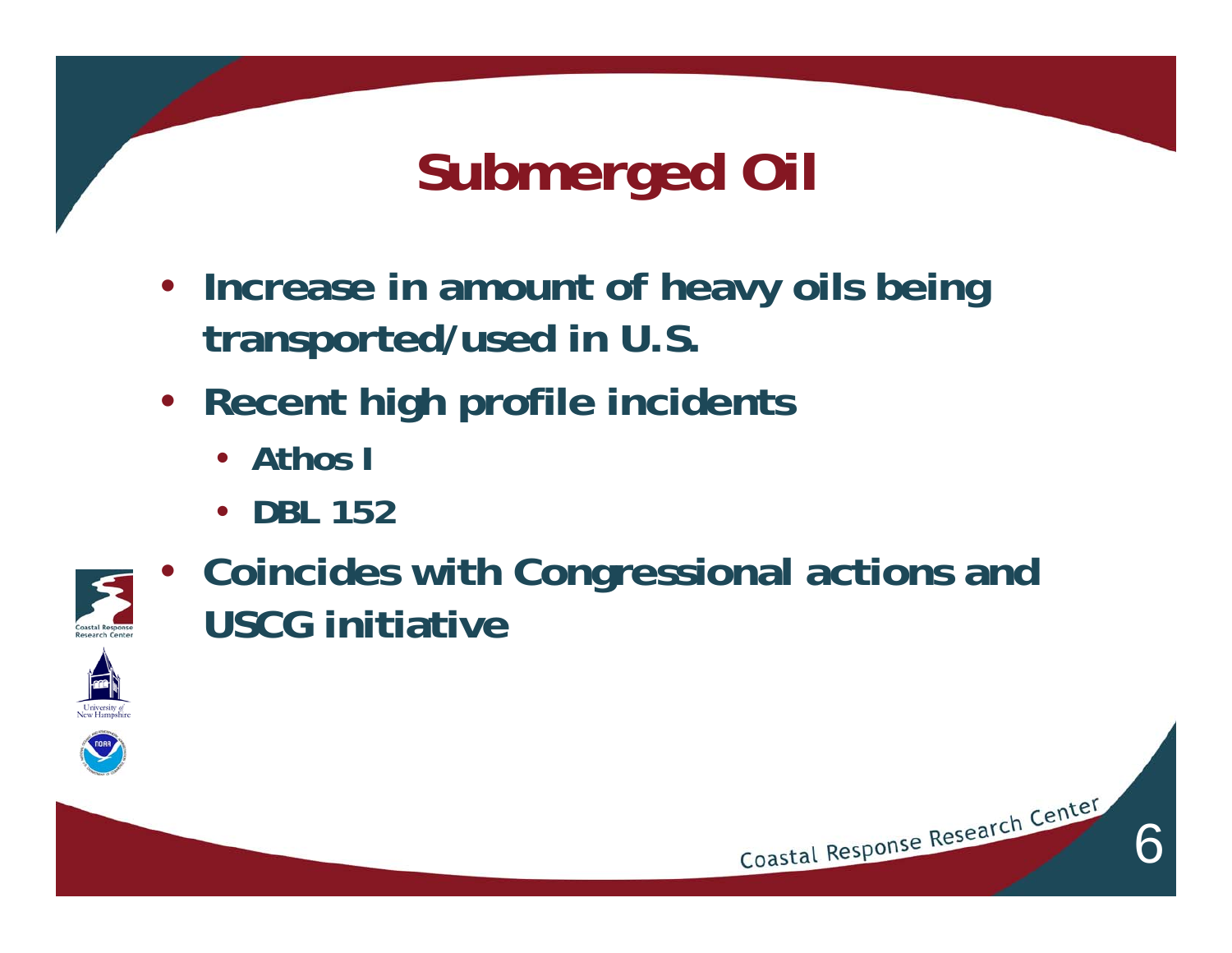## **Oil-in-Ice**

- **Global Warming**
- **Arctic ice melting** <sup>→</sup> **Increased human activity**
- **Coincides with International Polar Year efforts**
- **Coincides with SINTEF Joint Industry Program**





• **Coincides with U.S. Arctic Research Commission concern**

7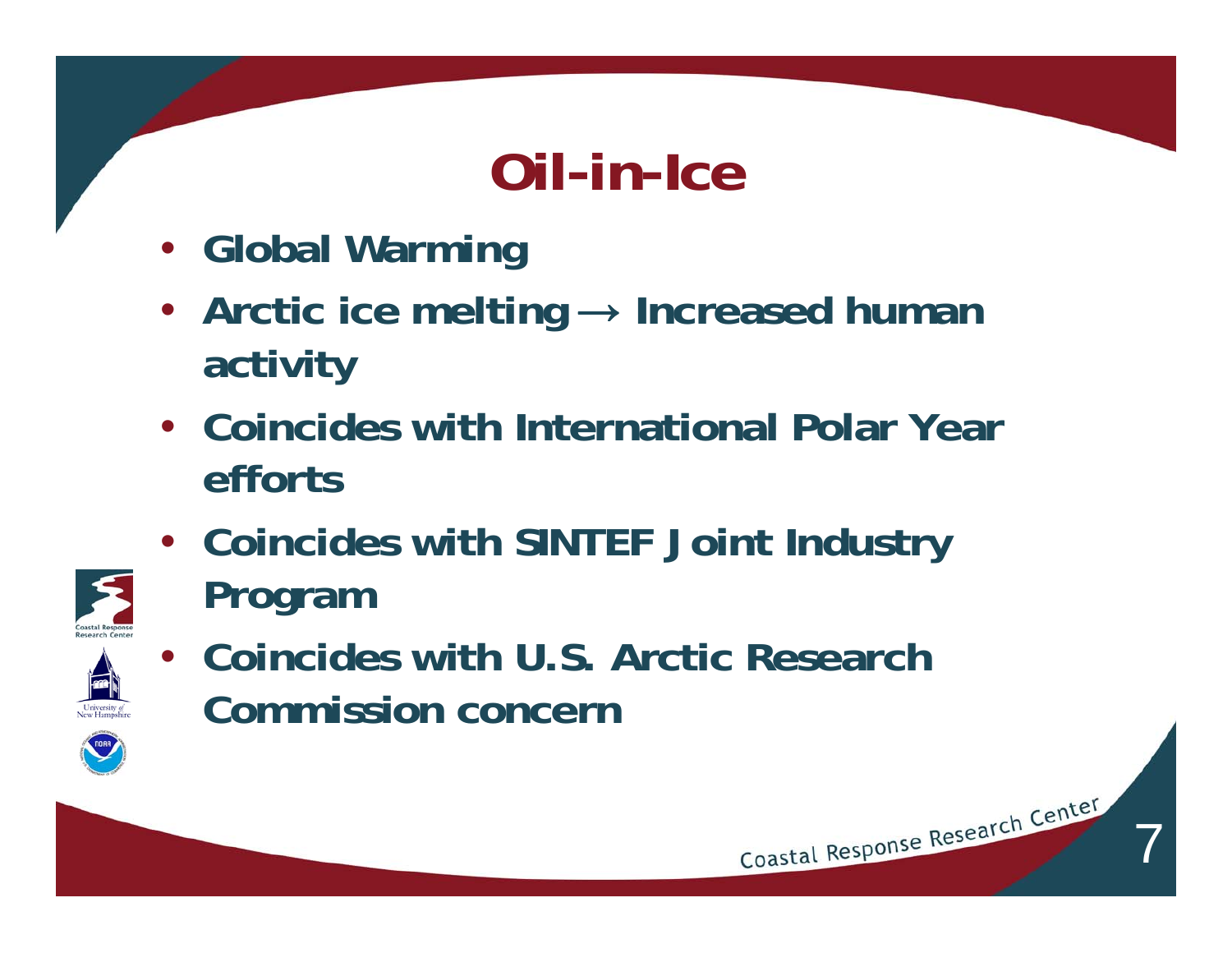# **Areas of Emphasis Within Topics**







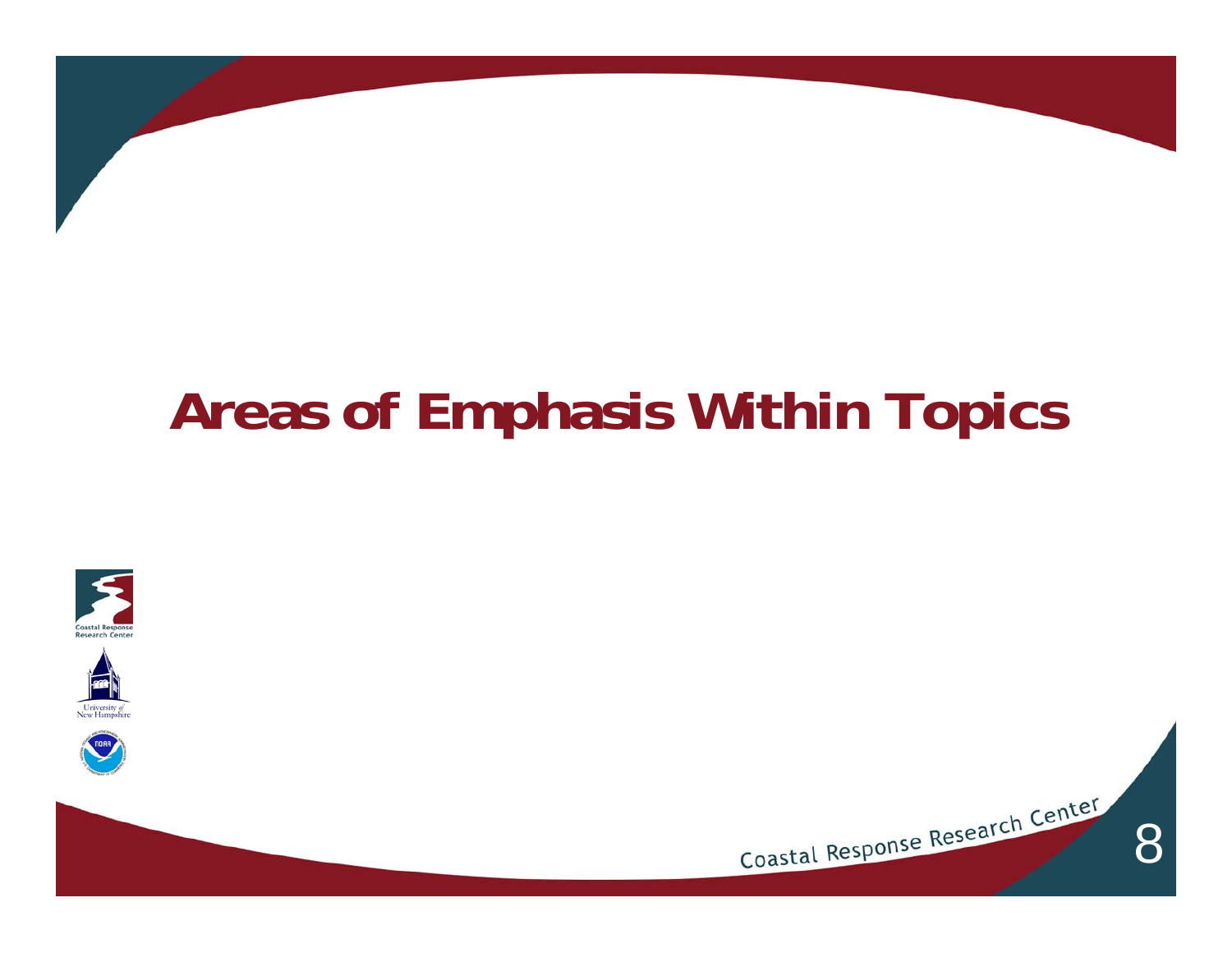# **Injury Assessment**

- **Emphasis for NOAA in its role as natural resource trustee**
- **Unique focus of NOAA/Center vs. other oil spill entities**

9

- **MMS, USCG**
- **Continued emphasis for Center**
	- **Annual RFP topic**
	- **Toxicity Working Group**



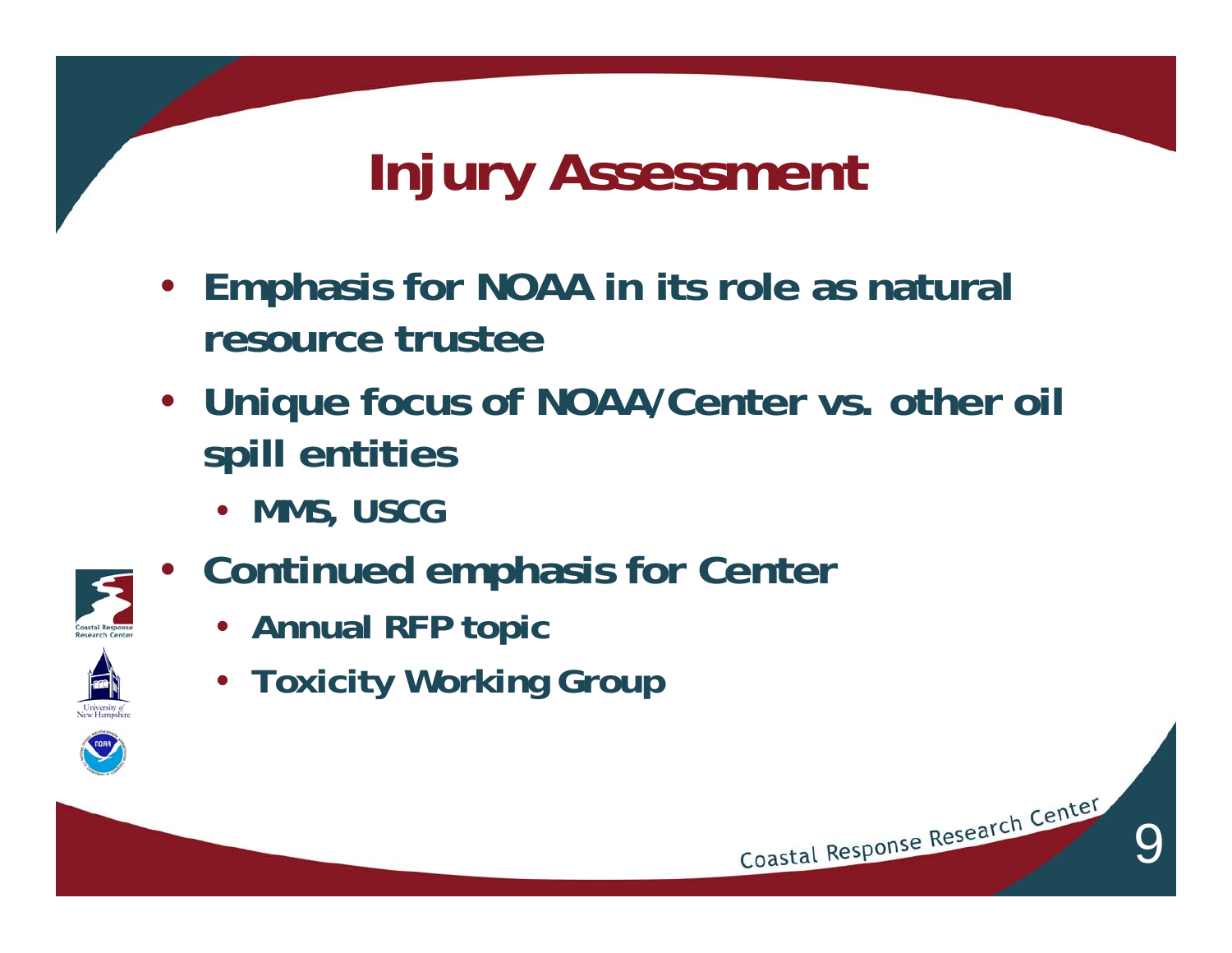#### **Integrated Modeling and Ocean Observing**

- **Integrated modeling focus of Center's Fall 2006 Institute**
- **Biological integration in physical/chemical spill response and recovery models**
- **Models are integral parts of dispersant, submerged oil and oil-in-ice topics**
- **Models need to incorporate ocean observing system information**

10

• **e.g., HF radar, GPS-drifter and drogues**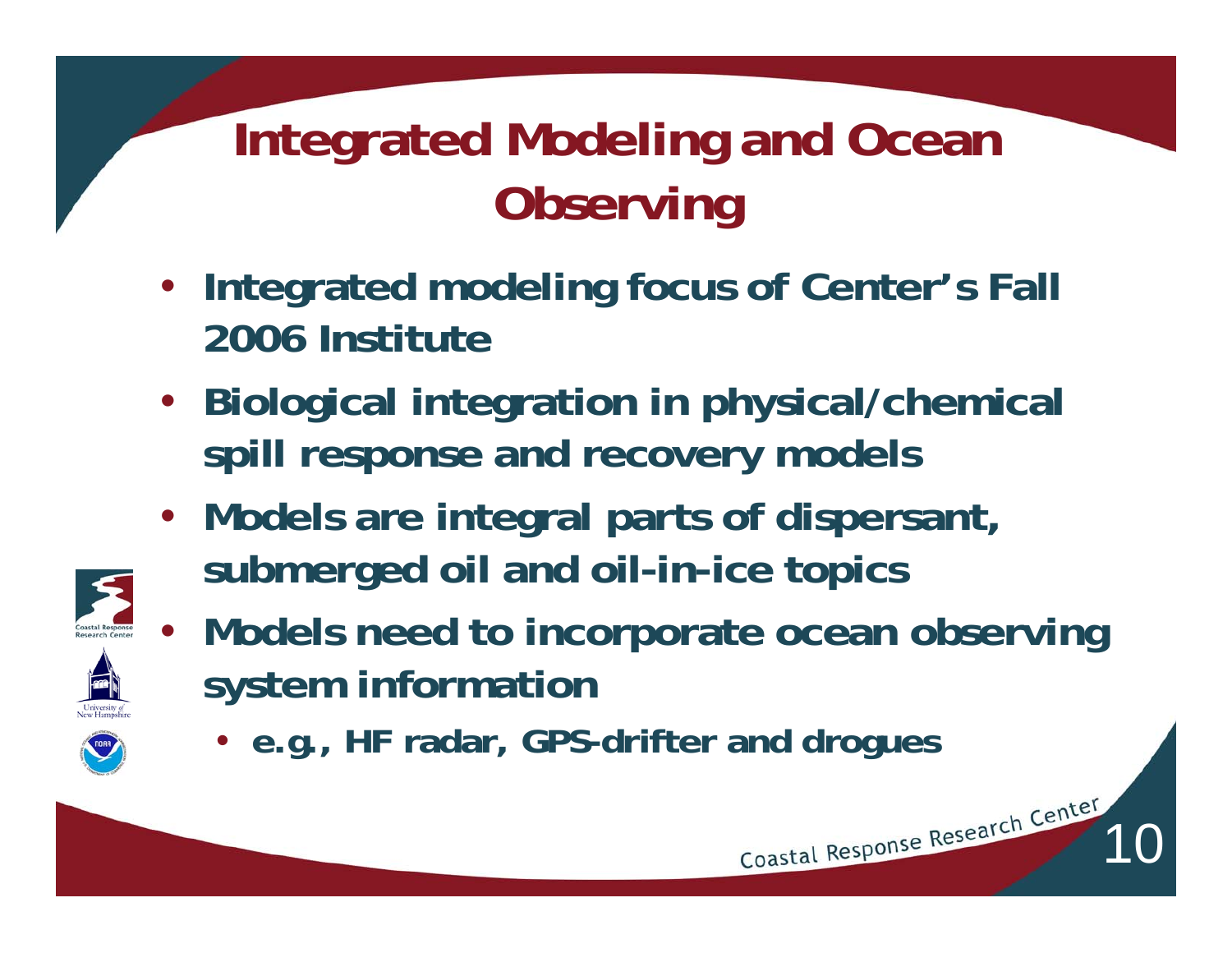# **Human Dimensions**

- **Identified as important during Center's Nov 2003 Research Need Workshop**
- **Focus of June 2006 Workshop**
- **Needs to be incorporated into planning, emergency response, damage assessment and long term restoration for spills**



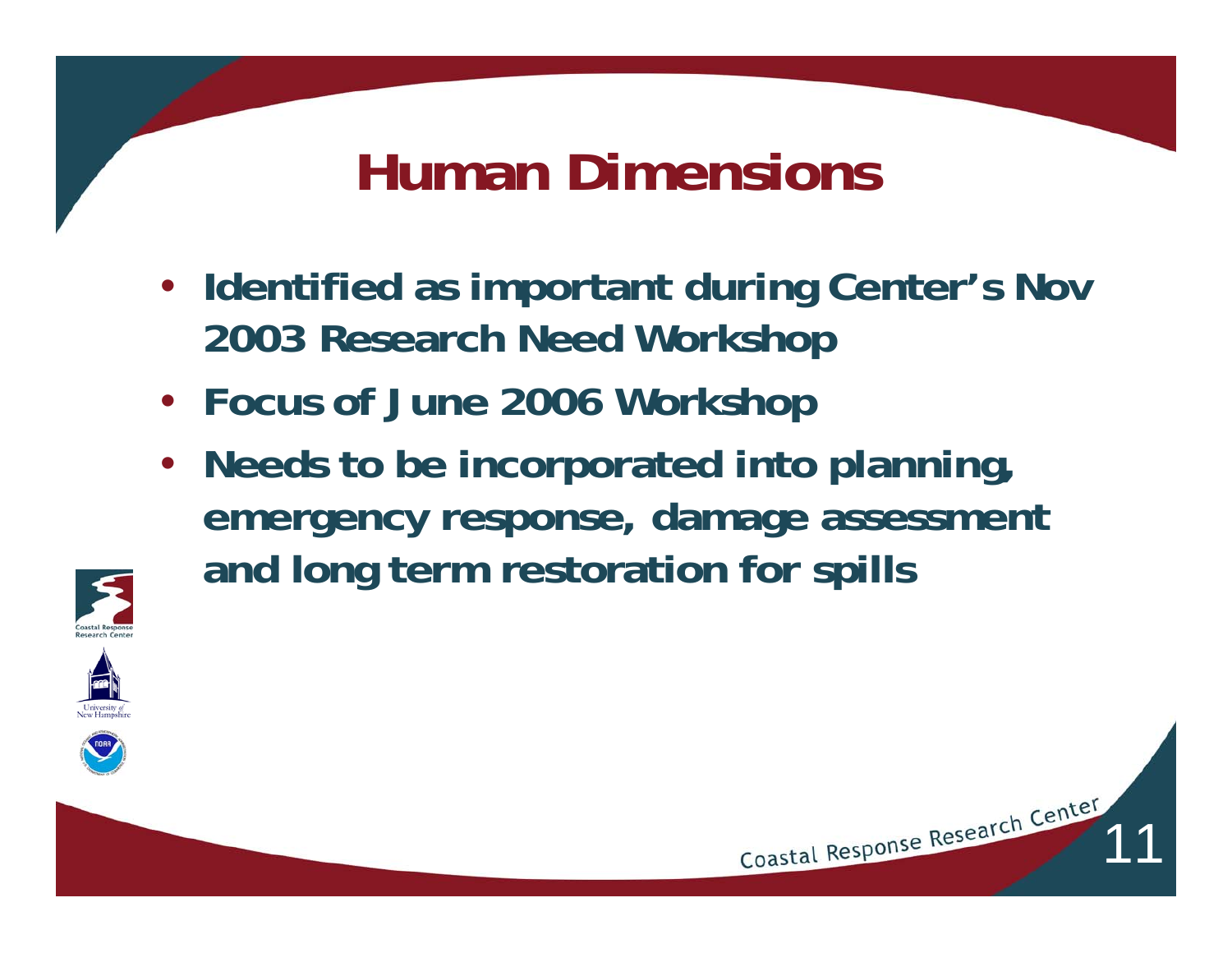#### **Annual Request For Proposals**

#### •**Identification of priority research needs** •**Center Strategic Plan** •**Center-hosted research needs workshops** •**Dispersants Working Group (DWG)**



- •**Research needs meetings with NOAA staff occurring in March/April**
- •**RFP released on Center website on May 15**

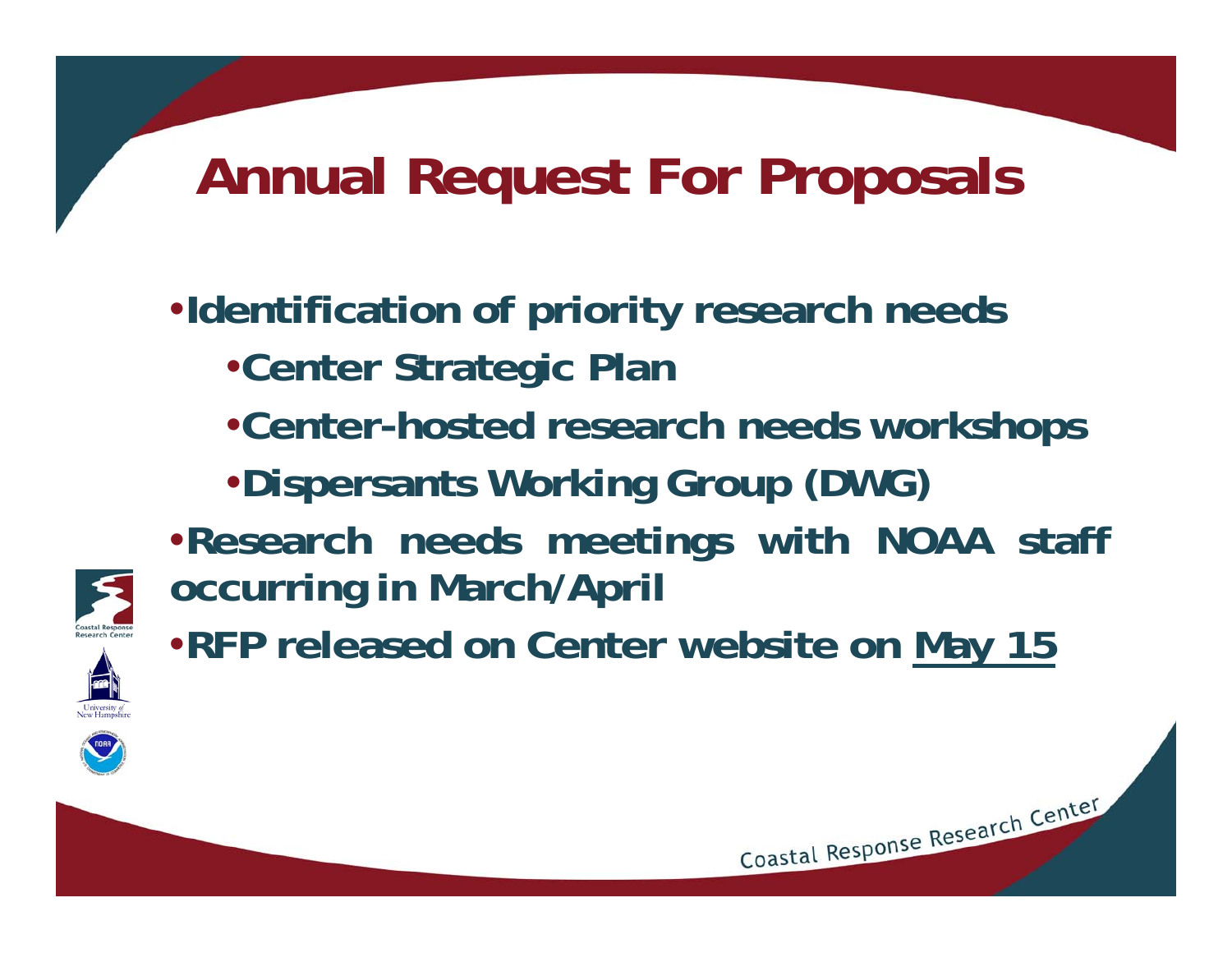# **Newly Funded Research**

- **Dispersion effectiveness and particle size distribution f( turbulence, environmental conditions) [Katz, Johns Hopkins]**
	- •**Digital holographic imaging**
- **Natural dispersion f( wave energy, long-term weathering)** Æ **modeling algorithm [Reed, SINTEF]**
- • **HF radar validation (Safe Seas '06) and protocols [Garfield, SFSU]**



• **Synthesis of restoration scaling methods [Peterson, UNC]**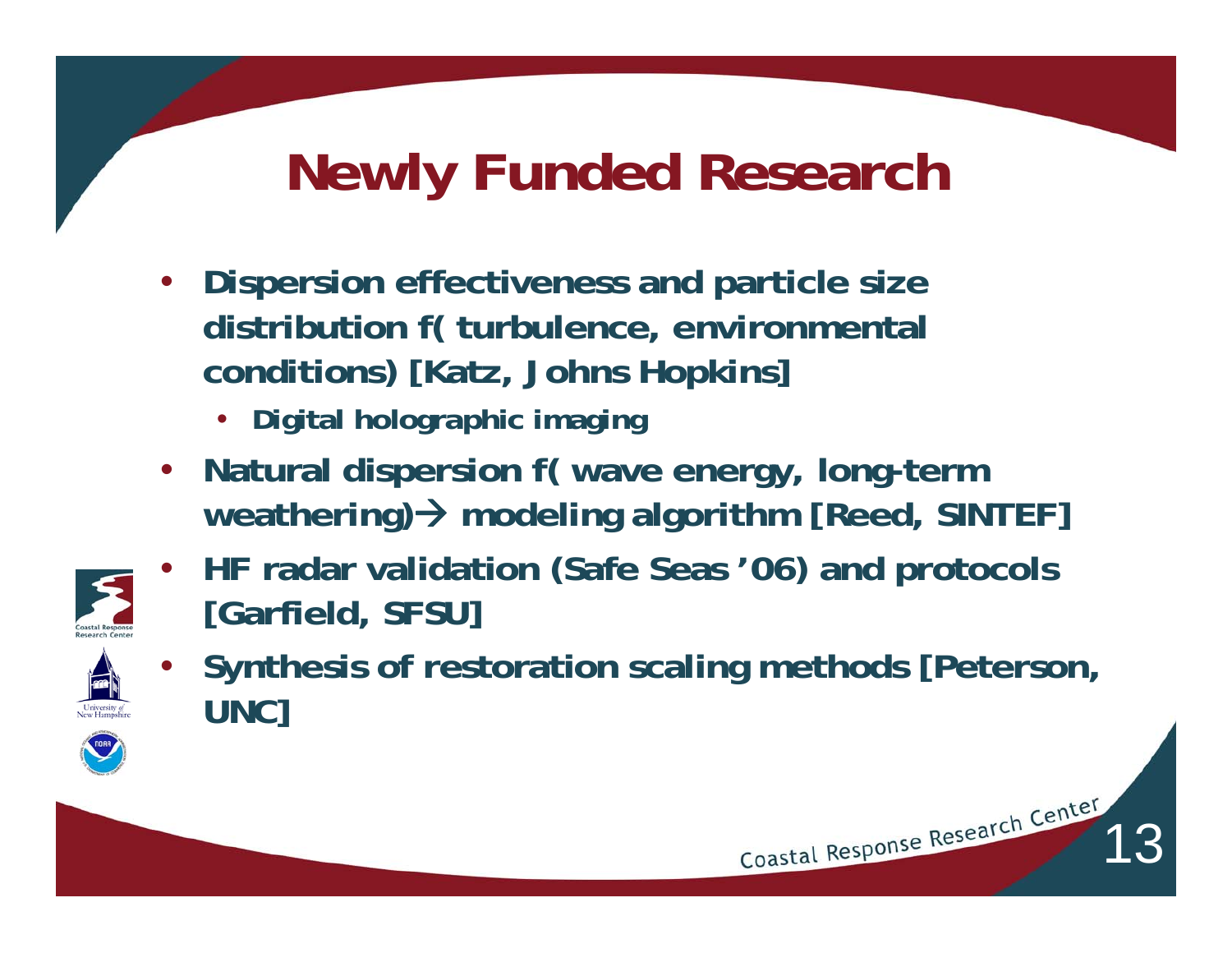# **Annual RFP Topics**

#### **2006**

- •**Dispersed Oil**
- **Submerged Oil**
- • **Integrating Ocean Observing Systems and Spill Response**
- • **Uncertainty and Risk Communication**
	- **Habitat Recovery**
- • **Restoration Scaling Methods**

#### **2007**

- • **Dispersed Oil** 
	- **Submerged Oil**
	- • **Integrating Ocean Observing Systems and Spill Response**

14

- **???**
- •**???**
- •**???**



•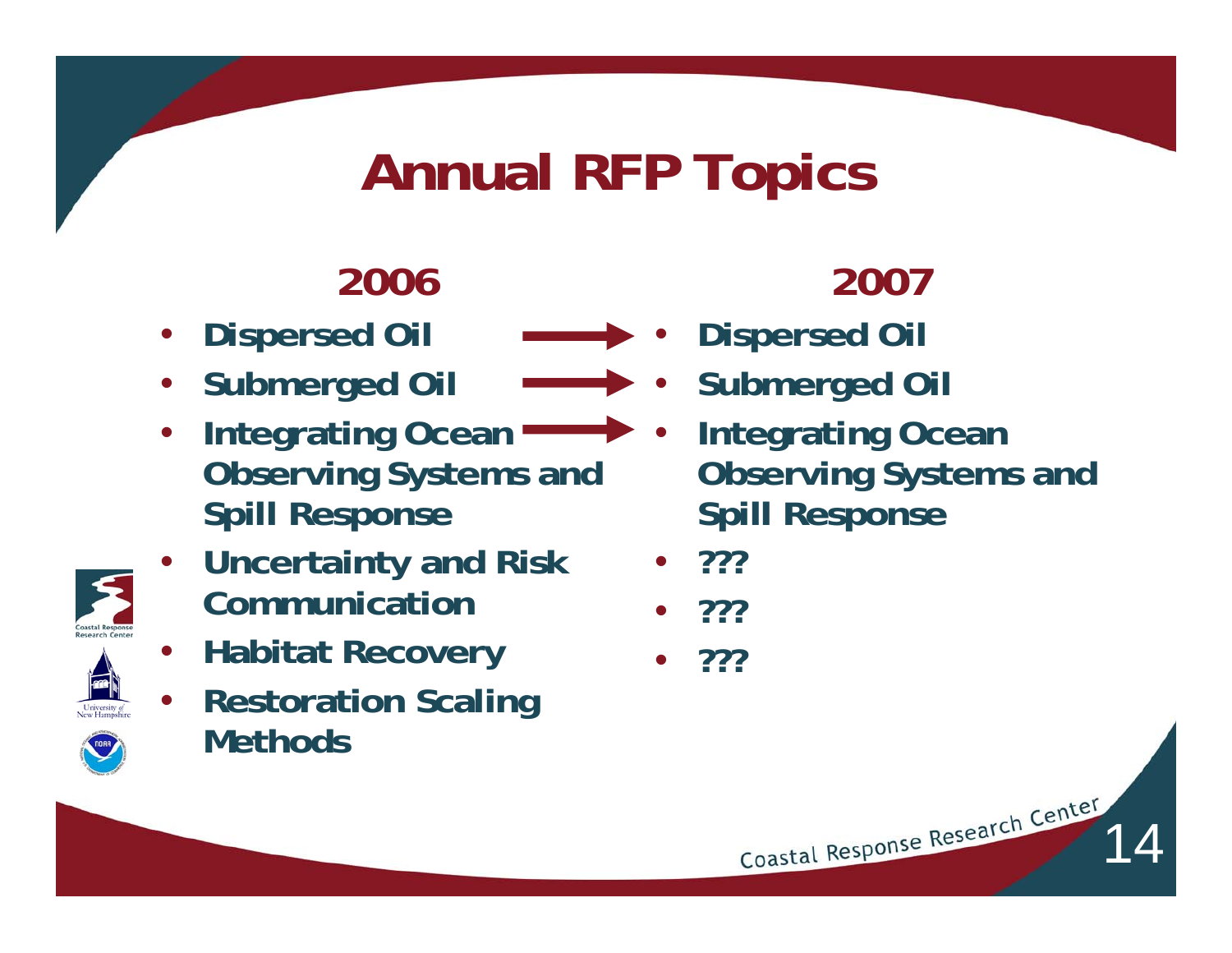## **Dispersants Update**

- **February 1-2, 2007: Dispersants Research Forum in Redbank, NJ**
	- **DWG PIs presented current research followed by DWG meeting to assess progress on research needs**
		- **Which research needs have been addressed and what remains to be answered**

15



• **Now international participation in DWG (e.g., CEDRE, DFO, Env. Canada, SINTEF, UK MCA)**

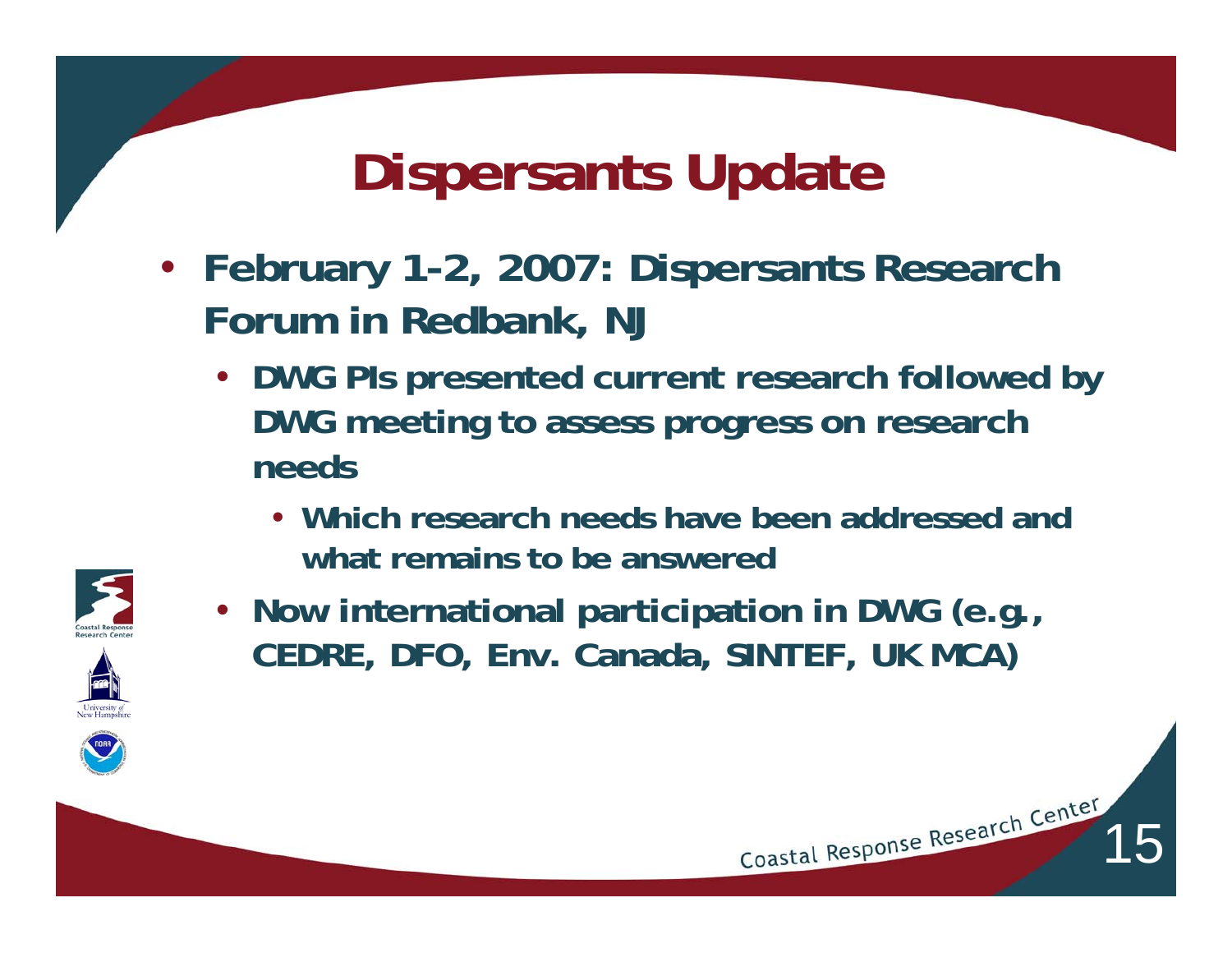#### **Human Dimensions of Spills Research Needs Workshop**

- **Topics Discussed:**
	- **Communication,**
	- **Valuing natural resources**
	- **Social impacts**
	- **Subsistence**
	- **Environmental ethics**
	- **Organizational (institutional) behavior**

- •**Date: June 13-15, 2006 at UNH**
- **Report in today's packets**

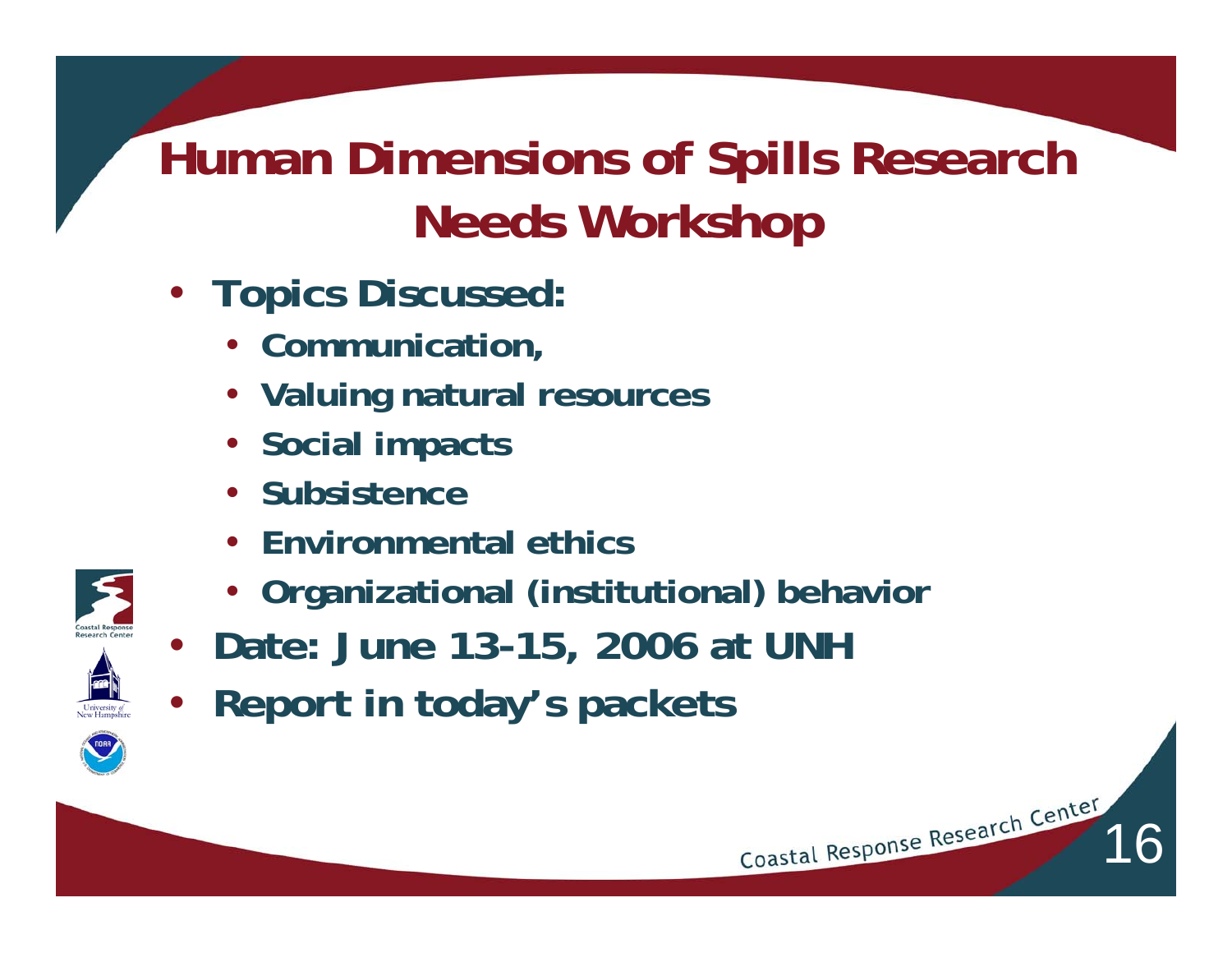# **Other Outreach Initiatives**

- **Submerged/Heavy Oil Research Needs Workshop** 
	- **December 2006 held jointly with US Coast Guard**
	- **Topics: Detection and Monitoring; Containment and Recovery; Fate and Effects; Protection of Intakes**

17

• **Report available on website in May 2007**



- • **Coastal/Ocean Observing Systems and Oil Spill Response/Recovery Integration Workshop** 
	- **September 2007**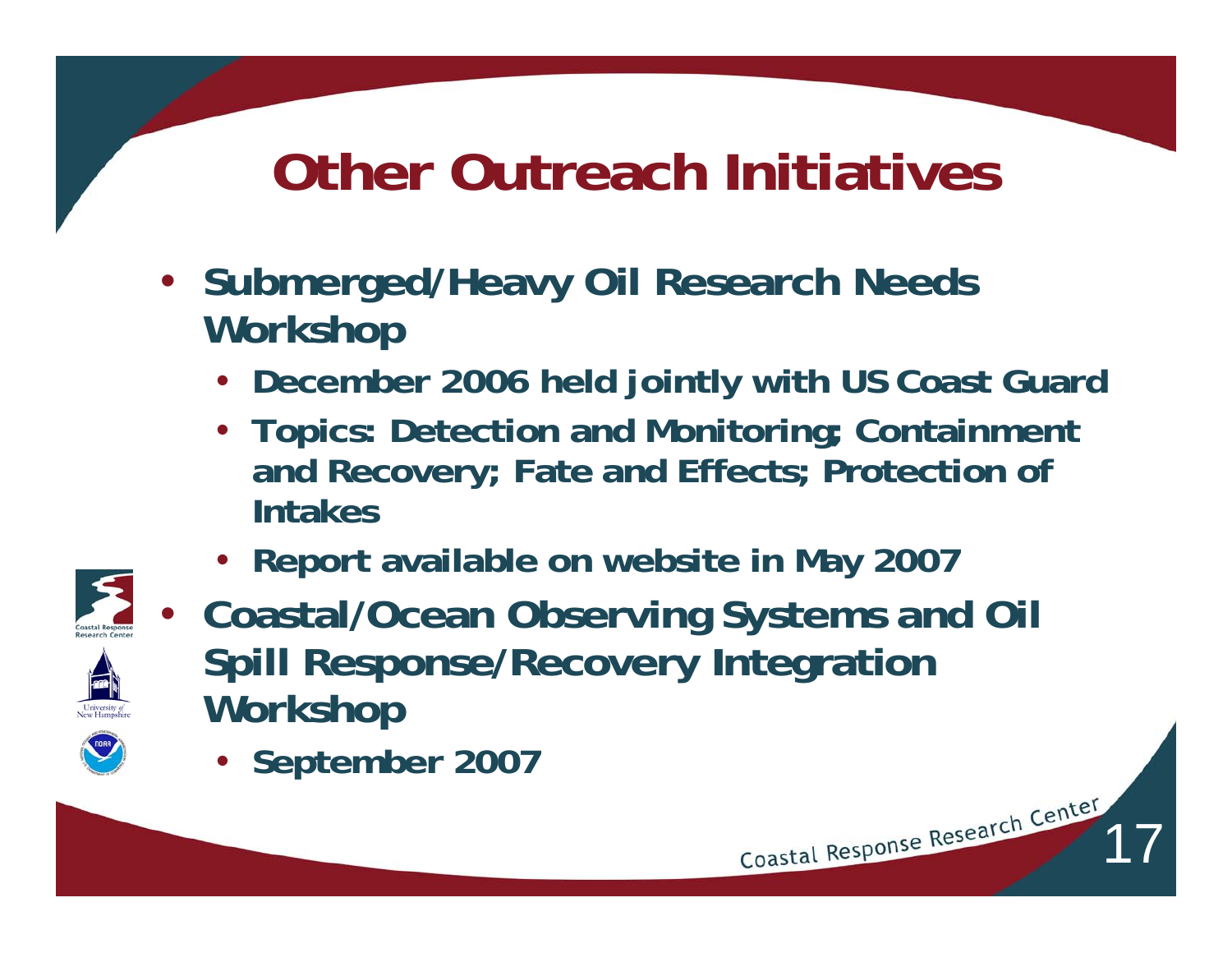# **Oil-In-Ice Experiment**

- **SINTEF and Joint Industry Program conducting "experimental" oil spill in Norwegian waters in 2009**
- **Numerous physical, chemical and modeling projects**
- $\bullet$  **Center and NOAA will oversee biological component**
	- **Exposure and effects of oil on sea-ice microbial communities**

18

• **Including biodegradation**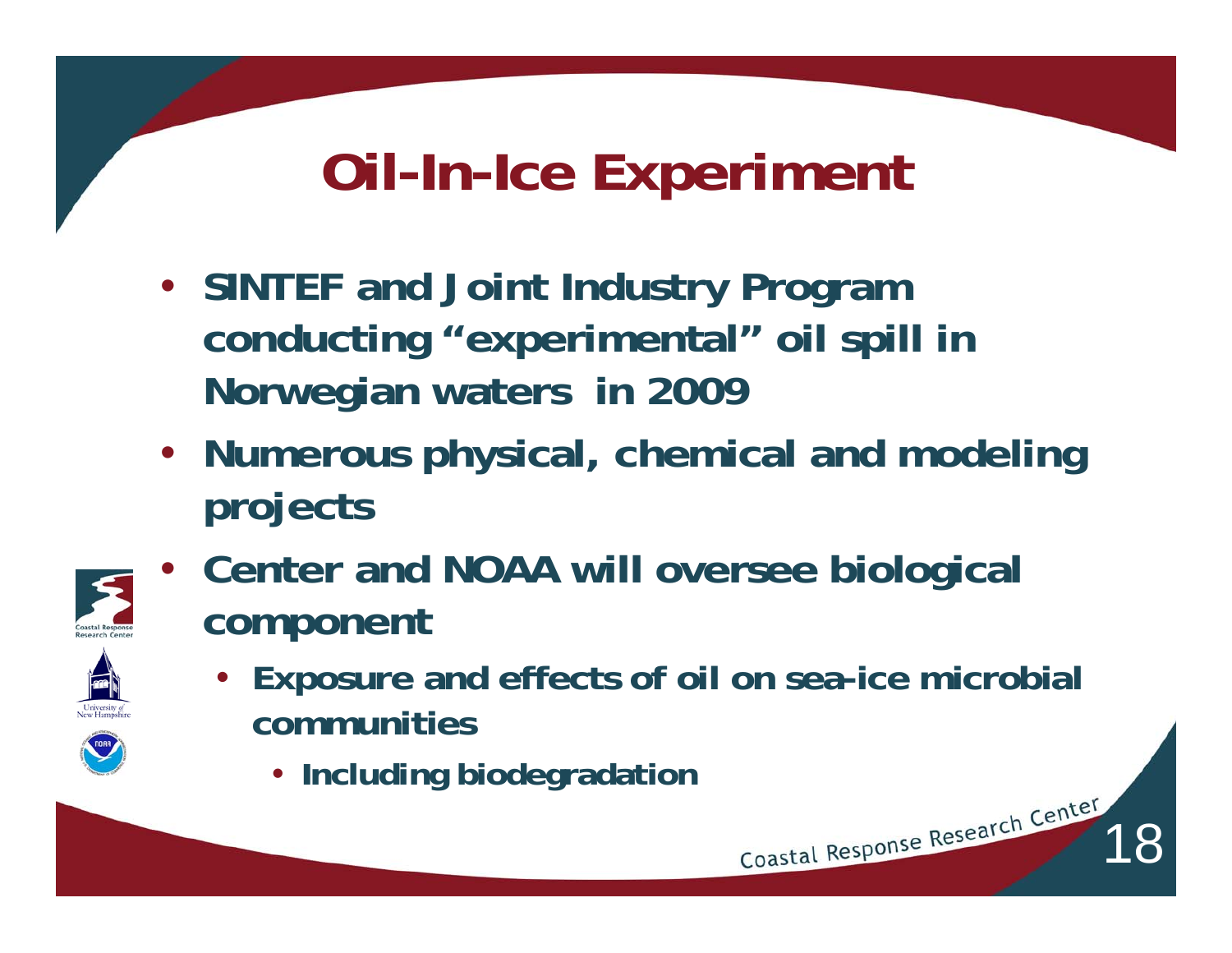# **CRRC Research Symposium**

- **Biennial symposium where results of Center-funded projects are presented by PIs**
- **Free, open to all**
- **Date/Time: April 19, 2007; 0830 to 1700**
- **Location: NOAA Sand Point (Seattle,WA)**
- **Agenda in today's handouts**
- •**Webcast available after April 20**
- •**Presentation slides posted on Center website**
- **Contact Kathy.Mandsager@unh.edu to attendrughts**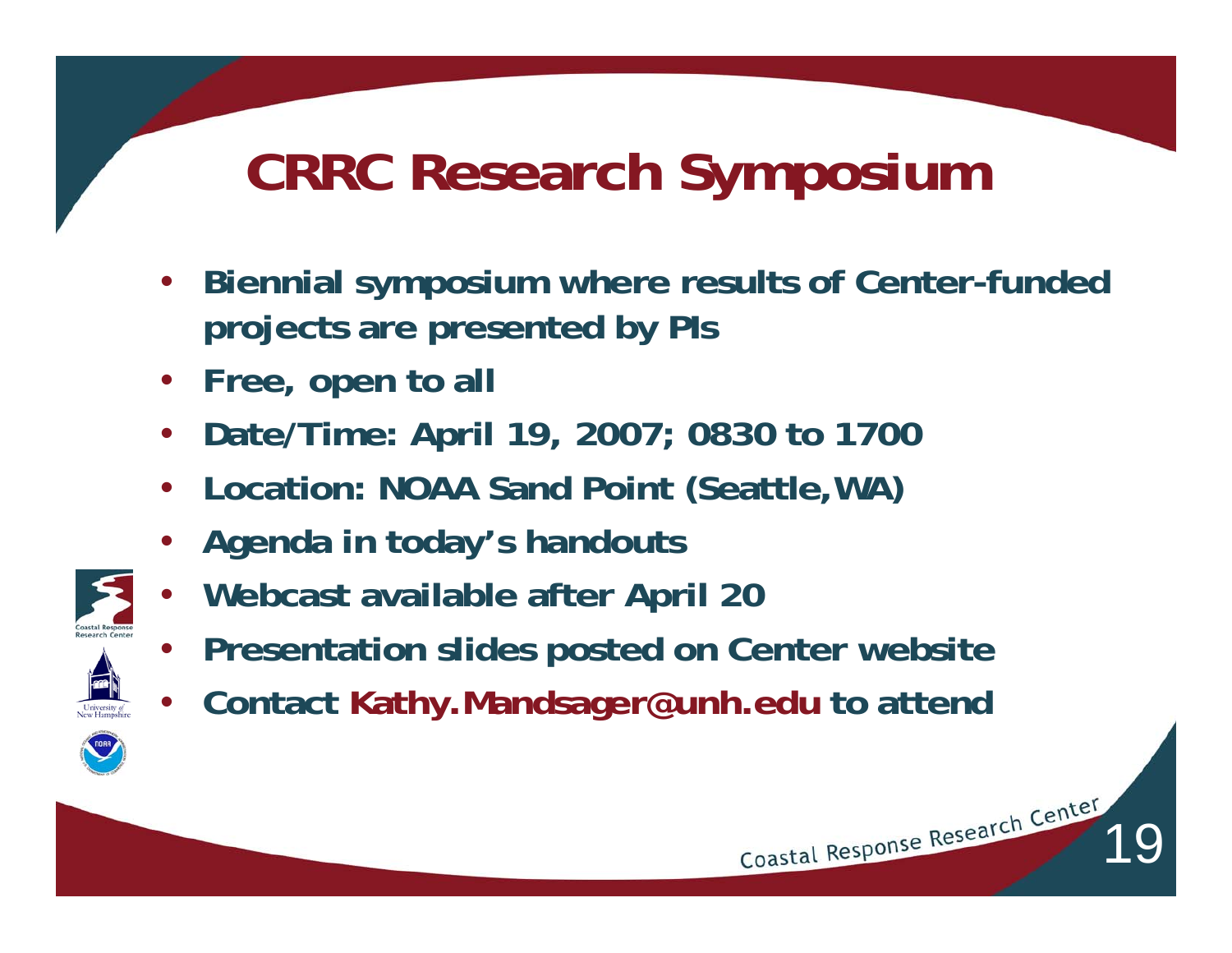# **www.crrc.unh.edu**

- **Center Website** 
	- **Projects**
	- **Proposals**
	- **Progress reports**
	- **Final reports**
	- **Presentations**
	- •**Articles**



•

 **Upcoming events/workshops/meetings of interest on spill response, recovery and restoration and related topics**

Coastal Response Research Center

•**Center contact information**